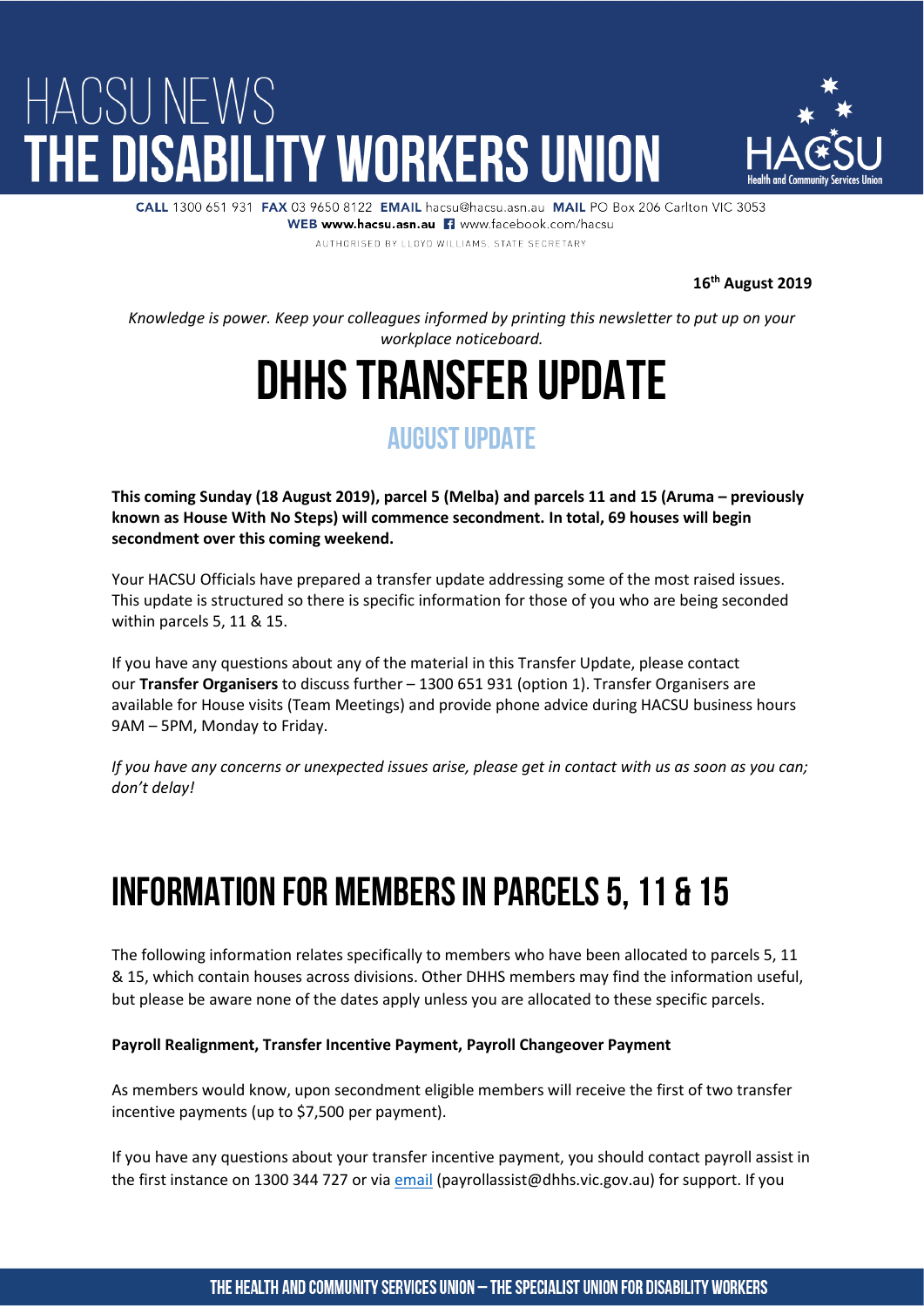

CALL 1300 651 931 FAX 03 9650 8122 EMAIL hacsu@hacsu.asn.au MAIL PO Box 206 Carlton VIC 3053 WEB www.hacsu.asn.au || www.facebook.com/hacsu AUTHORISED BY LLOYD WILLIAMS. STATE SECRETARY

still have concerns about your transfer incentive payment after contacting payroll assist you can lodge an 'Application seeking consideration of exceptional circumstances'. In this application you should describe your concerns about the transfer incentive payment and attach any relevant information to the application which will then be assessed. **[You can click here for a copy of the](https://hacsu.asn.au/file/55725/20879) [application form.](https://hacsu.asn.au/file/55725/20879)**

At the same time, Melba and Aruma will be changing your pay so it is paid fully in arrears. The pay weeks will also change from Weeks 2 and 4 of the roster cycle to Weeks 1 and 3 of the roster cycle. Below is a table showing what you can expect to receive over the next period, who it is paid by and what the pay includes:

| <b>DATE</b>                                                                                                                                                   | <b>PAID</b><br>ΒY | <b>INCLUDES</b>                                                                                                                                                                                                                                                                                                                                                                                                                                                                                                                                                                                                                                                                                                                                                                                                                                                                                                                                                     |
|---------------------------------------------------------------------------------------------------------------------------------------------------------------|-------------------|---------------------------------------------------------------------------------------------------------------------------------------------------------------------------------------------------------------------------------------------------------------------------------------------------------------------------------------------------------------------------------------------------------------------------------------------------------------------------------------------------------------------------------------------------------------------------------------------------------------------------------------------------------------------------------------------------------------------------------------------------------------------------------------------------------------------------------------------------------------------------------------------------------------------------------------------------------------------|
| 14 <sup>th</sup> August 2019<br>(Please note, money is<br>deposited on your account<br>on either the 14 <sup>th</sup> or<br>$15th$ depending on your<br>bank) | <b>DHHS</b>       | Full pay - part arrears and part advance.                                                                                                                                                                                                                                                                                                                                                                                                                                                                                                                                                                                                                                                                                                                                                                                                                                                                                                                           |
| <b>28th August 2019</b><br>(Please note, money is<br>deposited on your account<br>on either the 28th or 29th<br>depending on your bank)                       | <b>DHHS</b>       | For full-time and part-time employees a small pay or no<br>$\bullet$<br>pay (depending on work patterns) - this pay will only<br>include irregular allowances (e.g. sleepover), overtime,<br>additional hours and penalties worked in the previous<br>fortnight. Casuals are unaffected and will receive a full-<br>pay as they are already paid in arrears.<br>For eligible employees, a Transfer Incentive Payment (up<br>to \$7,500)<br>For eligible employees, a Payroll Changeover Payment<br>(up to \$500)<br>If you applied for a hardship payment from the Department due<br>to the impact of the payroll realignment, it will also be paid at<br>this time. Click here for Hardship Payment Application and<br><b>Deduction Authorisation Form</b><br>Please note that the first transfer incentive payment and any<br>pay you may receive from the DHHS will be deposited separately<br>(i.e. not in a lump sum) and you will receive a separate pay slip |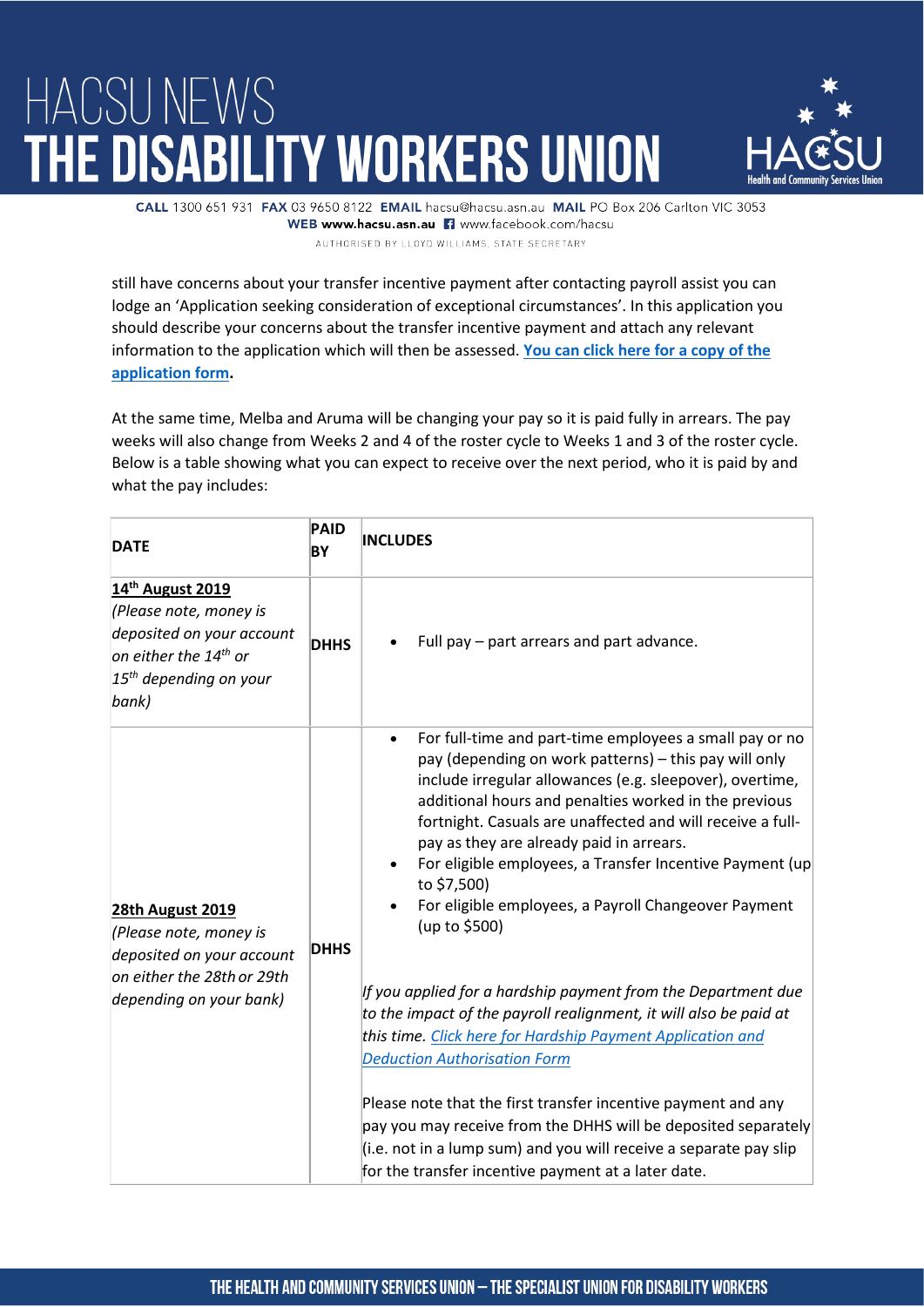

CALL 1300 651 931 FAX 03 9650 8122 EMAIL hacsu@hacsu.asp.au. MAIL PO Box 206 Carlton VIC 3053 WEB www.hacsu.asn.au E www.facebook.com/hacsu

AUTHORISED BY LLOYD WILLIAMS. STATE SECRETARY

| 4th September 2019<br>(Please note, money is<br>deposited on your account<br>on either the $4^{th}$ or | Melba<br>∣Or<br><b>Aruma</b> | Full-pay, covering all hours, allowances and overtime<br>$\bullet$<br>worked in the previous fortnight. This will look like a<br>normal pay. |
|--------------------------------------------------------------------------------------------------------|------------------------------|----------------------------------------------------------------------------------------------------------------------------------------------|
| $5th$ depending on your bank)                                                                          |                              | From this pay onwards, you will continue to be paid every two<br>weeks by your new provider.                                                 |

Within four weeks of the beginning of secondment, you will receive your final employment certificate from DHHS which outlines all of your entitlements that have transferred across to Melba and Aruma.

### **Secondment Information and Contact Details**

Recently members in Parcels 5, 11 & 15 would have received transfer bulletin from the Department advising you about a number of matters like what happens to your DHHS email, client records and other changes to systems and processes upon secondment.

As well as your line manager, important contact details for during this period are:

- Aruma 1300 266 320
- Melba  $-13006363522$
- DHHS Payroll Assist 1300 344 727
- HACSU 1300 651 931

### Information for Members Seconding Later in 2019

### **Secondment Dates**

We will continue to keep members updated throughout the process. Although you may have a prospective date for your house beginning secondment, please note that this date may change depending on whether the new provider is ready and equipped for the process to take place.

**Please be aware that until you receive a formal letter from the Department which advises your actual secondment all other information should be treated as speculation.** This is because no parcel will transfer until the providers have met a range of contracted milestones to show they are ready to start managing secondment DHHS staff.

This letter will be posted to your mailing address on file with the Department and will also contain an estimate of your Transfer Incentive Payment and some other important information.